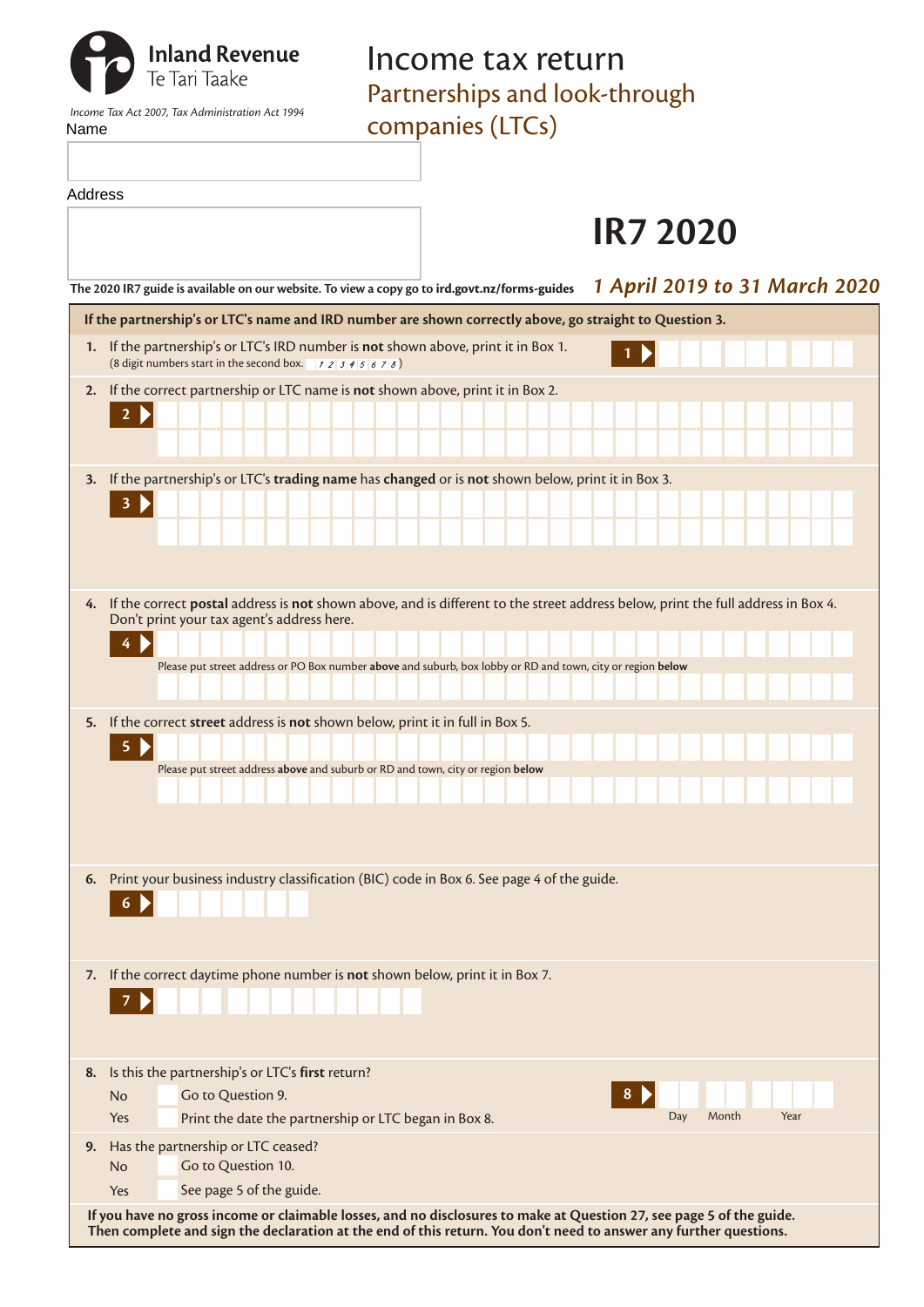| <i><u><b>Income</b></u></i>                                    |                                                                                                                                                                                                                  |                                                                                                                                      |  |  |  |
|----------------------------------------------------------------|------------------------------------------------------------------------------------------------------------------------------------------------------------------------------------------------------------------|--------------------------------------------------------------------------------------------------------------------------------------|--|--|--|
| 10. Did the partnership or LTC receive any schedular payments? |                                                                                                                                                                                                                  |                                                                                                                                      |  |  |  |
|                                                                | Go to Question 11.<br><b>No</b>                                                                                                                                                                                  | See page 6 of the guide. Print the totals here.<br>Yes                                                                               |  |  |  |
|                                                                | Total tax deducted<br>10A<br>S                                                                                                                                                                                   | Total gross schedular payments<br>S<br>10B                                                                                           |  |  |  |
|                                                                |                                                                                                                                                                                                                  |                                                                                                                                      |  |  |  |
| 11.                                                            | Did the partnership or LTC have any New Zealand interest paid or credited to it?                                                                                                                                 |                                                                                                                                      |  |  |  |
|                                                                | No<br>Go to Question 12.                                                                                                                                                                                         | See pages 6 to 8 of the guide. Print the totals here.<br>Yes<br>Keep any certificates.                                               |  |  |  |
|                                                                | <b>Total RWT</b>                                                                                                                                                                                                 | Total gross interest - if a loss, put a minus sign in the last box                                                                   |  |  |  |
|                                                                | \$<br>11AI                                                                                                                                                                                                       | \$                                                                                                                                   |  |  |  |
| 12.                                                            | Did the partnership or LTC have any New Zealand dividends paid or credited to it, or did the partnership or LTC receive<br>shares instead of dividends? Include any dividends from partnerships, LTCs or trusts. |                                                                                                                                      |  |  |  |
|                                                                | <b>No</b><br>Go to Question 13.                                                                                                                                                                                  | Yes<br>See pages 8 and 9 of the guide. Print the totals here.                                                                        |  |  |  |
|                                                                | Total dividend imputation credits                                                                                                                                                                                | Keep any statements.                                                                                                                 |  |  |  |
|                                                                | \$<br>12                                                                                                                                                                                                         |                                                                                                                                      |  |  |  |
|                                                                | Total dividend RWT credits<br>Ş                                                                                                                                                                                  | Total gross dividends<br>\$                                                                                                          |  |  |  |
|                                                                |                                                                                                                                                                                                                  |                                                                                                                                      |  |  |  |
| 13.                                                            | Did the partnership or LTC receive any taxable distributions from a Maori authority?                                                                                                                             |                                                                                                                                      |  |  |  |
|                                                                | <b>No</b><br>Go to Question 14.                                                                                                                                                                                  | See pages 9 and 10 of the guide. Print the totals here.<br>Yes<br>Keep your Māori authority distribution statements.                 |  |  |  |
|                                                                | Total Māori authority credits                                                                                                                                                                                    | Total Māori authority distribution                                                                                                   |  |  |  |
|                                                                | \$<br>13A                                                                                                                                                                                                        | \$<br>13B                                                                                                                            |  |  |  |
| 14.                                                            | at Questions 11, 12, 13, 16, 18, 19, 20, 21.)                                                                                                                                                                    | Did the partnership or LTC receive any income from another partnership? (Exclude any income/losses received you have included        |  |  |  |
|                                                                | <b>No</b><br>Go to Question 15.                                                                                                                                                                                  | See page 11 of the guide. Print the totals here.<br>Yes                                                                              |  |  |  |
|                                                                | Total partnership tax credits                                                                                                                                                                                    | Total partnership income - if a loss, put a minus sign in the last box<br>\$                                                         |  |  |  |
|                                                                |                                                                                                                                                                                                                  |                                                                                                                                      |  |  |  |
|                                                                | 16, 18, 19, 20, 21.)                                                                                                                                                                                             | 15. Did the LTC receive any income from another LTC? (Exclude any income/loss received that you've included at Questions 11, 12, 13, |  |  |  |
|                                                                | Go to Question 16.<br><b>No</b>                                                                                                                                                                                  | See pages 11 to 14 of the guide. Print the totals here.<br>Yes                                                                       |  |  |  |
|                                                                | Total LTC tax credits<br>\$                                                                                                                                                                                      |                                                                                                                                      |  |  |  |
|                                                                | Total active LTC income - if a loss, put a minus sign in the last box                                                                                                                                            |                                                                                                                                      |  |  |  |
|                                                                | \$<br>15B                                                                                                                                                                                                        |                                                                                                                                      |  |  |  |
|                                                                | Non-allowable deductions this year                                                                                                                                                                               |                                                                                                                                      |  |  |  |
|                                                                | \$<br>15C                                                                                                                                                                                                        |                                                                                                                                      |  |  |  |
|                                                                | Prior years' non-allowable deductions claimed this year<br>\$<br>15D                                                                                                                                             |                                                                                                                                      |  |  |  |
|                                                                |                                                                                                                                                                                                                  | Adjusted LTC income - if a loss, put a minus sign in the last box.                                                                   |  |  |  |
|                                                                | Either add Boxes 15B and 15C, or subtract Box 15D from 15B.<br>Print your answer in Box 15E.                                                                                                                     | \$<br>$\overline{15E}$                                                                                                               |  |  |  |
| 16.                                                            | Did the partnership or LTC receive any income from overseas?                                                                                                                                                     |                                                                                                                                      |  |  |  |
|                                                                | <b>No</b><br>Go to Question 17.                                                                                                                                                                                  | Yes<br>See pages 14 to 17 of the guide. Print the totals here.                                                                       |  |  |  |
|                                                                | Total overseas tax paid<br>Ş<br>16A                                                                                                                                                                              | Total overseas income - if a loss, put a minus sign in the last box<br>\$<br>16B                                                     |  |  |  |
| 17.                                                            | Did the partnership or LTC receive income from business activities?                                                                                                                                              |                                                                                                                                      |  |  |  |
|                                                                | <b>No</b><br>Go to Question 18.                                                                                                                                                                                  | Yes<br>See page 17 of the guide. Print the total here.                                                                               |  |  |  |
|                                                                |                                                                                                                                                                                                                  | Net income from business activities - if a loss, put a minus sign in the last box                                                    |  |  |  |
|                                                                |                                                                                                                                                                                                                  | \$                                                                                                                                   |  |  |  |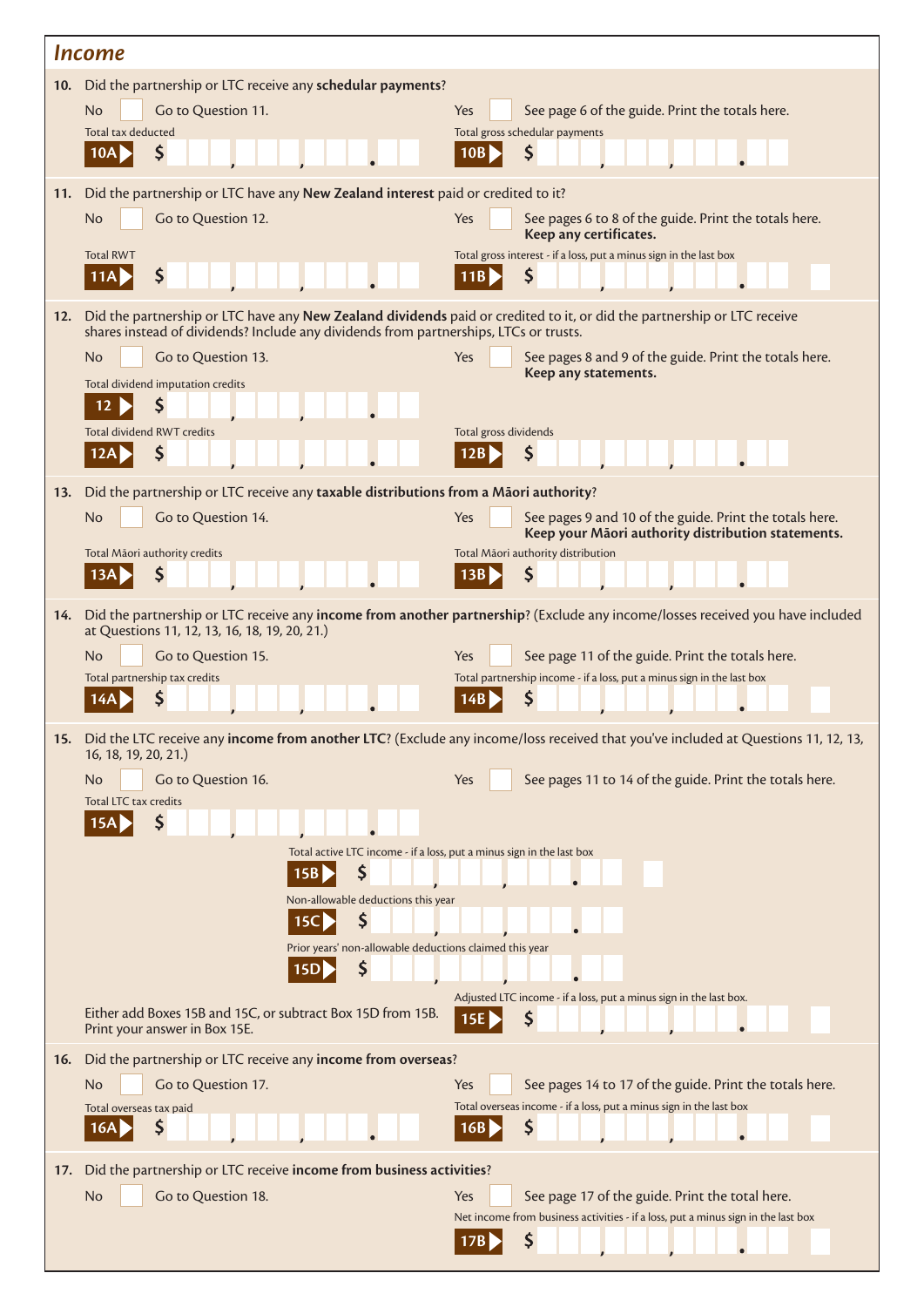| 18. | Did the partnership or LTC receive any income or incur any expenditure from residential property?                                                                           |                                                                                                                                           |  |  |  |
|-----|-----------------------------------------------------------------------------------------------------------------------------------------------------------------------------|-------------------------------------------------------------------------------------------------------------------------------------------|--|--|--|
|     | Go to Question 19.<br><b>No</b>                                                                                                                                             | Print the totals below. See pages 18 to 21 of the guide.<br>Yes                                                                           |  |  |  |
|     | Select which method you are using                                                                                                                                           | Individual<br>Combination<br>(tick one) Portfolio                                                                                         |  |  |  |
|     |                                                                                                                                                                             | Total residential income                                                                                                                  |  |  |  |
|     |                                                                                                                                                                             | \$<br>18B<br>Residential rental deductions                                                                                                |  |  |  |
|     |                                                                                                                                                                             | \$<br><b>18C</b>                                                                                                                          |  |  |  |
|     | 19. Did the partnership or LTC receive income from other rental activities? (Do not include any income already shown at                                                     |                                                                                                                                           |  |  |  |
|     | Question 18.)                                                                                                                                                               |                                                                                                                                           |  |  |  |
|     | <b>No</b><br>Go to Question 20.                                                                                                                                             | See page 21 of the guide. Print the total here.<br>Yes<br>Net income from rental activities - if a loss, put a minus sign in the last box |  |  |  |
|     |                                                                                                                                                                             | \$<br>19B                                                                                                                                 |  |  |  |
| 20. | Did the partnership or LTC receive any income from taxable property sales/disposals not already included elsewhere in the<br>return? (Do not include any bright-line loss.) |                                                                                                                                           |  |  |  |
|     | No<br>Go to Question 21.                                                                                                                                                    | Yes<br>Print details here. See page 22 of the guide.                                                                                      |  |  |  |
|     | Residential land withholding tax (RLWT) credit<br>\$                                                                                                                        | Profit/loss from sale of property - if a loss, put a minus sign in the last box<br>\$<br>20B                                              |  |  |  |
|     | 20A                                                                                                                                                                         |                                                                                                                                           |  |  |  |
| 21. | Did the partnership or LTC receive any other income?                                                                                                                        |                                                                                                                                           |  |  |  |
|     | Go to Question 22.<br>No<br>Name of payer                                                                                                                                   | See pages 23 to 26 of the guide. Print the total here.<br>Yes<br>Total other income - if a loss, put a minus sign in the last box         |  |  |  |
|     |                                                                                                                                                                             | \$<br>21B                                                                                                                                 |  |  |  |
|     | Type of income                                                                                                                                                              |                                                                                                                                           |  |  |  |
|     |                                                                                                                                                                             |                                                                                                                                           |  |  |  |
| 22. | <b>Total income/loss</b>                                                                                                                                                    |                                                                                                                                           |  |  |  |
|     | Add Boxes 10B to 14B, 15E and 16B to 21B. Print the total in Box 22.                                                                                                        | Total income - if a loss, put a minus sign in the last box                                                                                |  |  |  |
|     |                                                                                                                                                                             | \$<br>22                                                                                                                                  |  |  |  |
|     | 23. Can the partnership or LTC claim expenses?                                                                                                                              |                                                                                                                                           |  |  |  |
|     | Go to Question 24.<br>No                                                                                                                                                    | See page 26 of the guide. Print the total here.<br>Yes                                                                                    |  |  |  |
|     |                                                                                                                                                                             | Total expenses<br>\$                                                                                                                      |  |  |  |
|     |                                                                                                                                                                             |                                                                                                                                           |  |  |  |
|     | 24. Total income/loss after expenses<br>Subtract the amount in Box 23 from the total income in Box 22. Print your answer in Box 24.                                         |                                                                                                                                           |  |  |  |
|     | This amount must be completely attributed to the partners or owner(s).                                                                                                      | Total income after expenses - if a loss, put a minus sign in the last box                                                                 |  |  |  |
|     |                                                                                                                                                                             | \$                                                                                                                                        |  |  |  |
| 25. |                                                                                                                                                                             | Did the partnership or LTC have any losses extinguished on transitioning from a qualifying company (QC) or loss attributing               |  |  |  |
|     | qualifying company (LAQC)?                                                                                                                                                  |                                                                                                                                           |  |  |  |
|     | No<br>Go to Question 26.                                                                                                                                                    | See pages 26 to 28 of the guide. Print the amounts here.<br>Yes<br><b>Extinguished losses</b>                                             |  |  |  |
|     |                                                                                                                                                                             | \$                                                                                                                                        |  |  |  |
|     | Prior years' deductions                                                                                                                                                     | Deductions claimed this year                                                                                                              |  |  |  |
|     | S                                                                                                                                                                           | Ş<br>$\vert 25B\rangle$                                                                                                                   |  |  |  |
|     | <b>Attribution of income/loss</b>                                                                                                                                           |                                                                                                                                           |  |  |  |
|     | See page 28 of the guide before attributing income/loss.<br>26. Attribution of income/loss details attached are for (please tick one):                                      |                                                                                                                                           |  |  |  |
|     | 26<br>a partnership (IR7P)                                                                                                                                                  | a look-through company (IR7L)                                                                                                             |  |  |  |
|     |                                                                                                                                                                             |                                                                                                                                           |  |  |  |

 $\mathscr{C}$